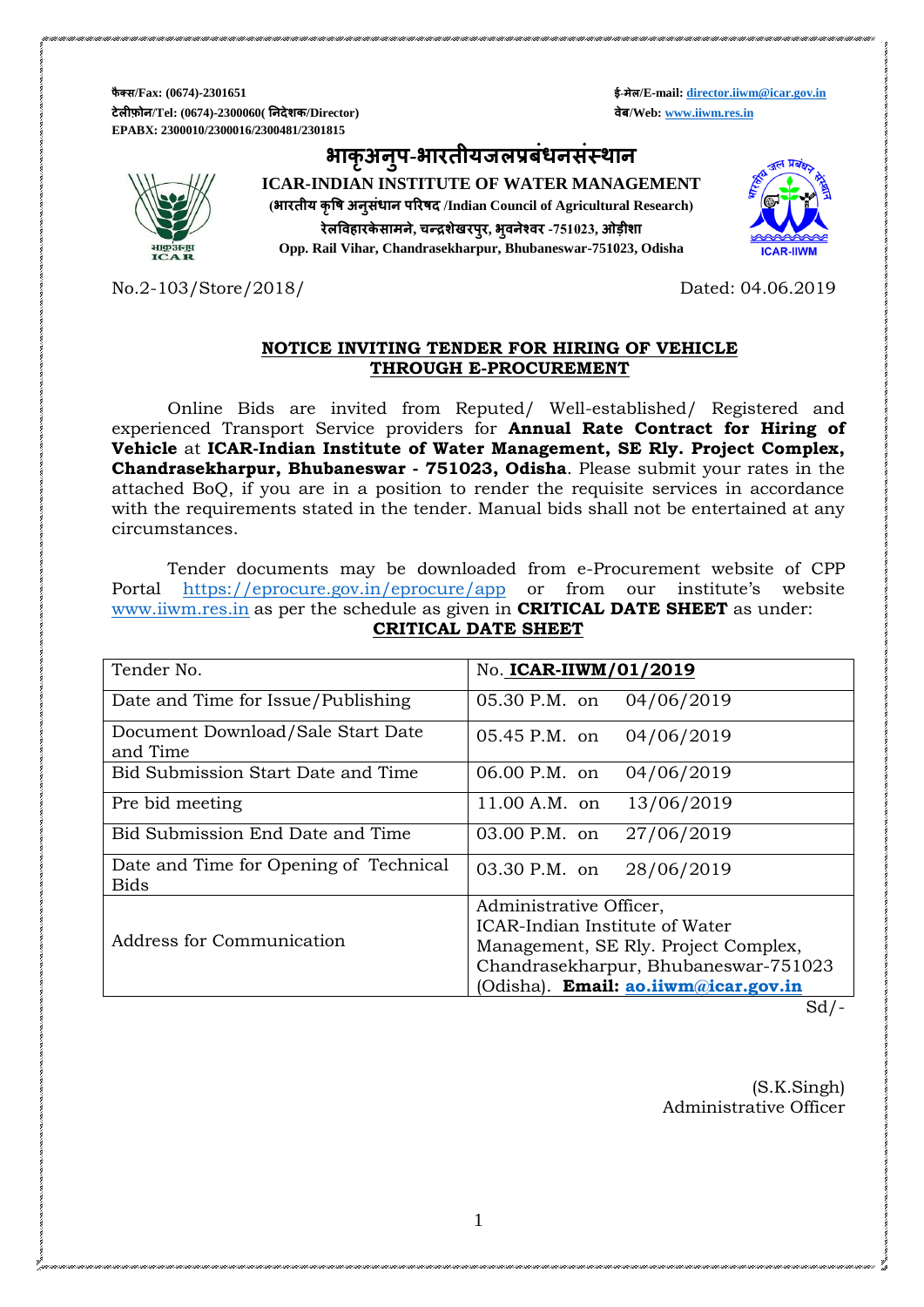### **INSTRUCTIONS FOR ONLINE BID SUBMISSION**

- 1. The tender form/bid document may be downloaded from the website: [https://eprocure.gov.in/eprocure/app.](https://eprocure.gov.in/eprocure/app) Online submission of Bids through Central Public Procurement Portal (<https://eprocure.gov.in/eprocure/app> ) is mandatory. Manual/Offline bids shall not be accepted under any circumstances.
- 2. Tenderers/bidders are requested to visit website<https://eprocure.gov.in/eprocure/app> regularly. Any changes/modifications in tender enquiry will be intimated by corrigendum through this website only.
- 3 In case, any holiday is declared by the Government on the day of opening, the tenders will be opened on the next working day at the same time. This Institute reserves the right to accept or reject any or all the tenders.
- 4. The interested Firms are required to deposit (in original) Earnest Money Deposit (EMD) of **₹10,000.00(Rupees ten thousand)**only in the form of Demand Draft from any of the scheduled Bank in favour of "**ICAR Unit IIWM" payable at Bhubaneswar** and may be addressed to the **Administrative Officer, ICAR-Indian Institute of Water Management, SE Rly. Project Complex, Chandrasekharpur, Bhubaneswar-751023 (Odisha)** to reach the undersigned on or before bid opening date and time as mentioned in the Critical Date Sheet otherwise the tender will not be considered. If the firm is seeking exemption, they should upload the concerned certificate of exemption issued from the competent authority.
- 5. Bidders need not to come at the time of Technical as well as financial bid opening at ICAR-IIWM. They can view live bid opening after login on CPP e-Procurement Portal at their remote end. If bidder wants to join bid opening event at ICAR-IIWM then they have to come with bid acknowledge slip that generates after successfully submission of online bid.

### **The Firms are also required to upload copies of the following documents:-**

#### **TECHNICAL BID:**

- a. Scanned Copy of the Registration certificate/ trade license of the firm under the service contract from Government.
- b. Scanned copy of Last 3 years' experience of the firm in the field of providing such services in Central Govt. establishments/Autonomous bodies of Govt. of India/ Corporations of Govt. of India/reputed public or private organizations. Provide the details in tabular form as per Annexure-I.
- c. Scanned copy of Income Tax Return (ITR) for the last three assessment years i.e. for Assessment Year 2016-17, 2017-18 & 2018-19.
- d. Scanned copy of certified balance sheet/certificate from chartered Accountant of the firm for last three assessment years i.e. for Assessment Year 2016-17, 2017-18 & 2018-19 showing annual turnover of ₹5.00 lakhs or more.
- e. Scanned Copy of Duly certified copies of the satisfactory services / work orders (minimum one order) where the tenderer is providing such services in the last three years
- f. Scanned copy of PAN CARD.
- g. Scanned copy of GST registration certificate.
- h. Scanned copy of Earnest Money Deposit (EMD) / its exemption, if any. If the firm is seeking exemption, they have to upload the concerned certificate of exemption issued from the competent authority.
- i. Scanned Copy of Annexure II and Tender Acceptance Letter Annexure-III (on firm's letterhead.
- j. Scanned copy of the affidavit to the effect that the firm has not been blacklisted by any Govt. Office/Institute/ICAR for any reason. The Affidavit so provided should not be more than 6 months old otherwise the tender will be rejected.

**All necessary documents in support of the details for Sl. No. a to j must accompany the technical bid. The bid is liable to be rejected in case documents are not uploaded in the technical bid on CPP Portal, documents are incomplete or in case any certification / registration has already expired but is yet to be renewed. Only essential and necessary valid documents are to be uploaded in the technical bid. Please avoid uploading extraneous and irrelevant documents which unnecessary cause confusion. The ICAR-IIWM reserves the right to seek shortfall of documents, if required through relevant option in CPP Portal.**

2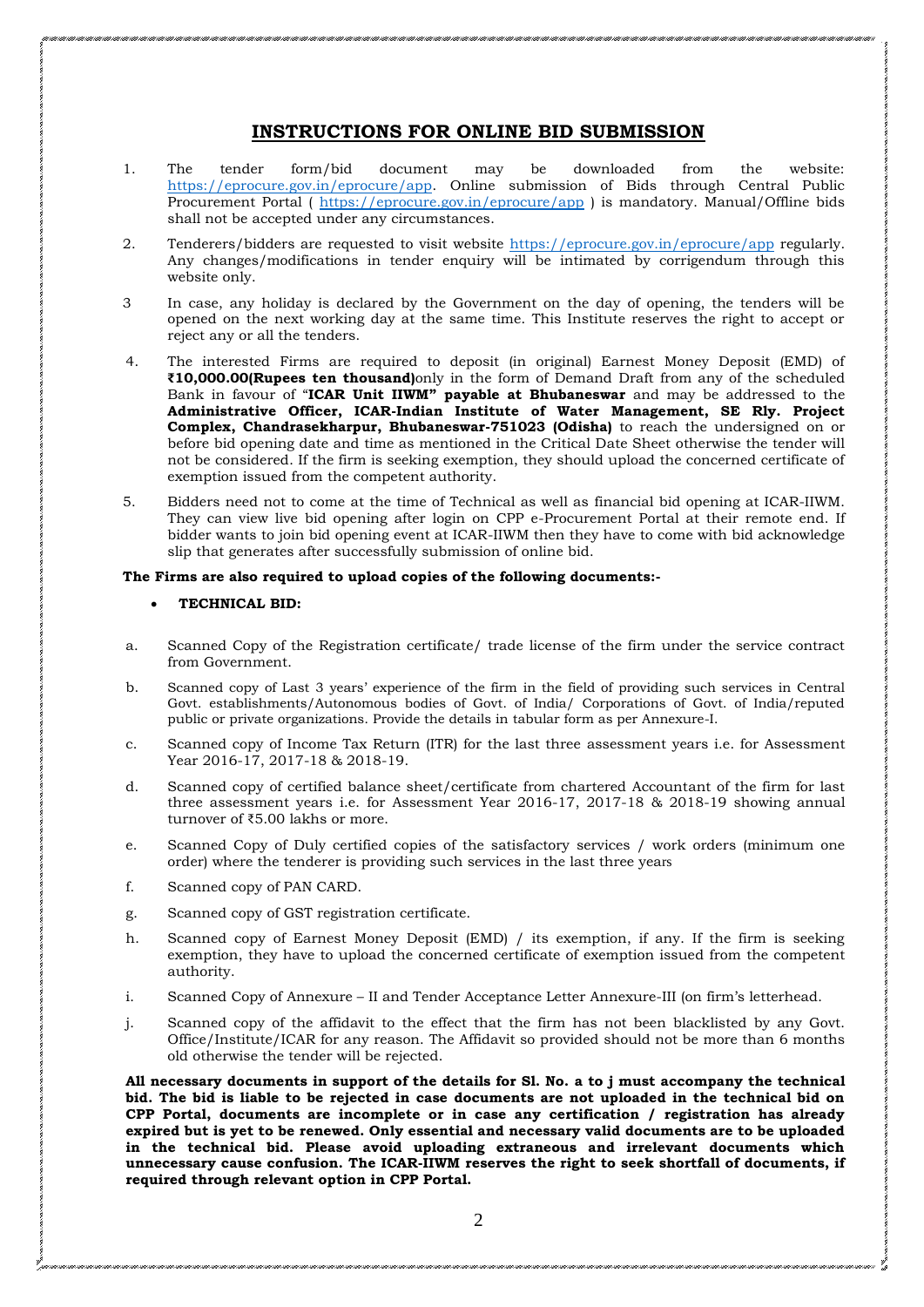### ● **FINANCIAL BID:**

### (a) Price Bid as BoQ\_XXXX.xls

As there are different vehicles will be requiring in the institute, it is not feasible to have the different contract (ARC) for each individual vehicle. Thus, the competent authority has decided to have a single ARC for all types of vehicle and for deciding the lowest quote among all the vehicle, weightage criteria has been introduced in the BoQ. Keeping in view of expenditure involved in past cases of hiring of vehicles, there would be a weightage of 30% on the rate quoted against column no. 13 & 16 and 70% on the rate quoted against column no. 14 & 15. The BoQ has been prepared accordingly by giving weightage on the base rate as mentioned above. After giving weightage, the final weightage score will be arrived and the lowest score shall ascertain the lowest bidder. If required, manual calculations will be done for giving weightage in the BoQ. The weightage criteria is only for deciding lowest quote. Payment will be made as per the basic rate quoted against the different vehicles.

**The different component like Night Duty charges, Garage Distance, GST will be same for all the bidders and hence need not to be quoted in the BoQ, it will be applied automatically on award of the contract. The ICAR-IIWM, Bhubaneswar reserve the right to ask the shortfall documents under relevant column of CPP Portal through online, if required.**

#### **Validity of the contract:**

This contract will be valid for a period of 1 year initially and liable to be extended for further periods not more than one year subject to the satisfactory services and on the same terms and conditions on mutual agreements. The number and types of vehicle required on daily or monthly basis will be intimated as per the requirement and it may decrease or increase during the contract period.

#### **Validity of Tender:**

A minimum of 90 days validity to be provided from the last date of receipt of Tender. Decision of the Director, reserves the right to extend the validity period of the Tender.

### **NOTE: All communications must be addressed to Director, ICAR-Indian Institute of Water Management, Opp. Rail Vihar, Chandrasekharpur, Bhubaneswar – 751023.**

 $Sd$  /-

S.K.Singh Administrative Officer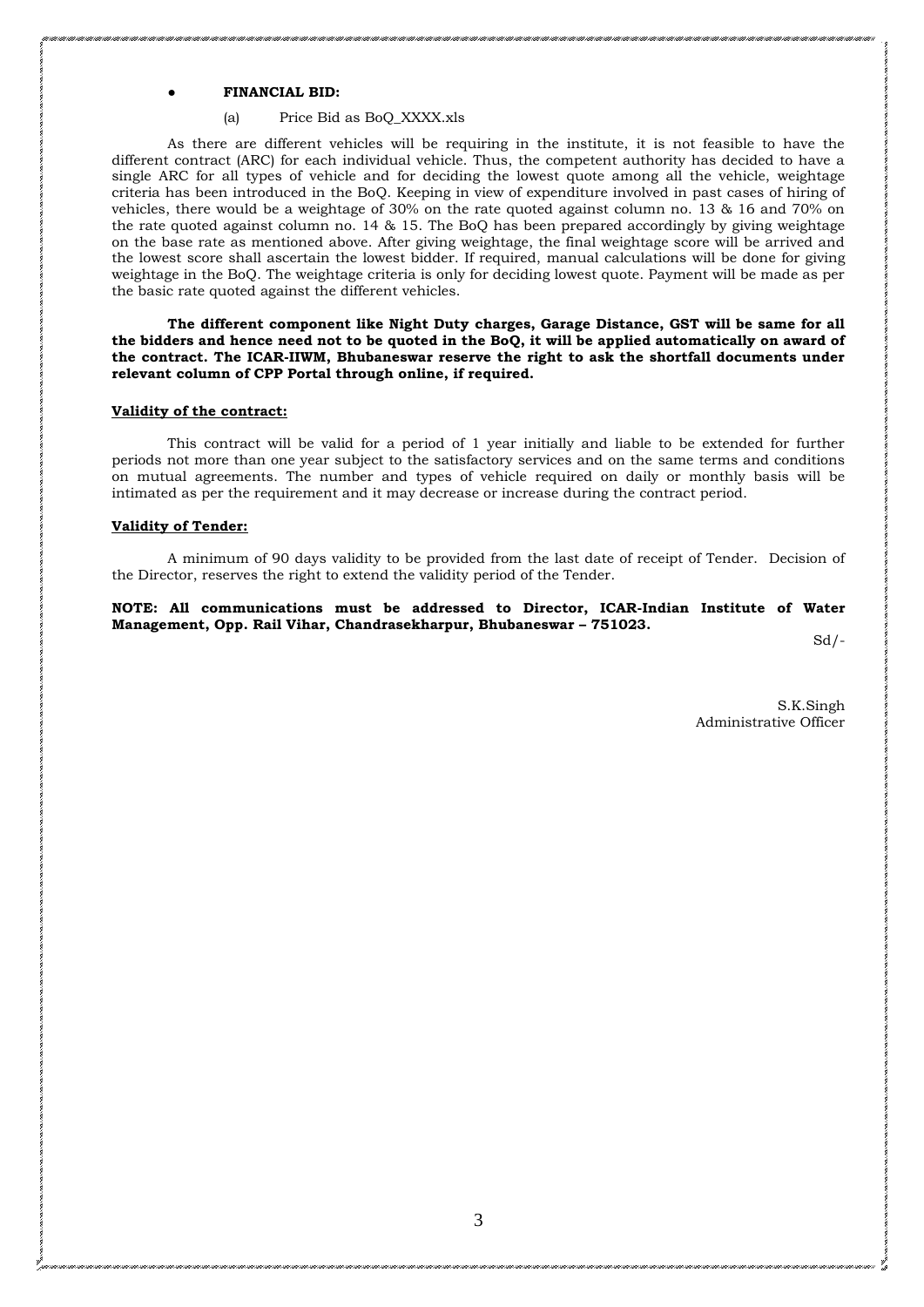# **General Terms and Conditions of the Tender**

- 1. The bidders are to submit the quotation in two bid system i.e. Technical bid and financial bid on the CPP Portal. The Technical bid should contain the documents mentioned in page no. 9 (under cover-1). The Financial bid should contain the quotation/rate in the attached BoQ in the given format.
- 2. L-1 will be decided for Hiring of different vehicles for Office Purposes as per the rate quoted for individual vehicle and on the basis of most to be used vehicle type. The different component like Driver Bhatta, Night charges, GST will be same for all the bidders and hence need not to be quoted in the BoQ, it will be applied automatically on award of the contract.
- 3. The tenderer is being permitted to tender in consideration of the stipulation on his/her part that after submitting his/her tender, he/she will not deviate from his offer or modify the terms and conditions thereof. If the tenderer fail to observe and comply with the mentioned stipulation, the aforesaid amount of EMD will be forfeited by the Institute. In the event of the offer made by the tenderer not being accepted, the amount of earnest money deposited by the tenderer will be refunded to him, in the manner prescribed by the Institute.
- 4. A garage distance of maximum 5 KM or actual whichever is less will be paid to the firm.
- 5. E-Tender is to be submitted only through CPP portal up to the bid submission end date. Tenders submitted through any other mode will not be accepted.
- 6. The tenders are liable to be rejected if complete information as required is not given therein or if the particulars asked for the schedules to the tenders is not fully filled in. Individual signing the tender or other documents connected with the contract may specify whether he signs it in the capacity of
	- (i) A sole proprietor of the firm or constituted attorney of such sole proprietor,

or

- (ii) A partner of the firm if it is a partnership in which case he must have authority to refer to arbitration dispute concerning the business of the partnership whether by virtue of the partnership agreement or power of attorney
- (iii) Constituted attorney of the firm if it is a company.
- 7. If tenderer does not accept the offer, after issue of letter of award by Institute within 15 days, the offer made shall be deemed to be withdrawn without any notice & earnest money will be forfeited.

or

- 8. In case of partnership firms, where no authority to refer disputes concerning the business of the partnership has been conferred on any partner, the tender and all other related documents must be signed by every partner of the firm. A person signing the tender form or any other documents forming part of the contract on behalf of the another shall be deemed to warranty that he has authority to bind such other and if, on enquiry it appears that the persons so signing had no authority to do so, the Institute shall without prejudice to other civil and criminal remedies cancel the contract and hold the signatory liable for all costs and damages.
- 9. Tenderer is at liberty to be present or to authorize a representative to be present at the time of opening of the tenders. The name and address of the representative who would be attending the opening of the tender on your behalf should be indicated in the tender. Name and address of permanent representative of the tenderer, if any, may also be indicated.
- 10. Any conditional tenders will not be accepted.
- 11. No interest on security deposit and earnest money deposit shall be paid by the Institute to the tenderer.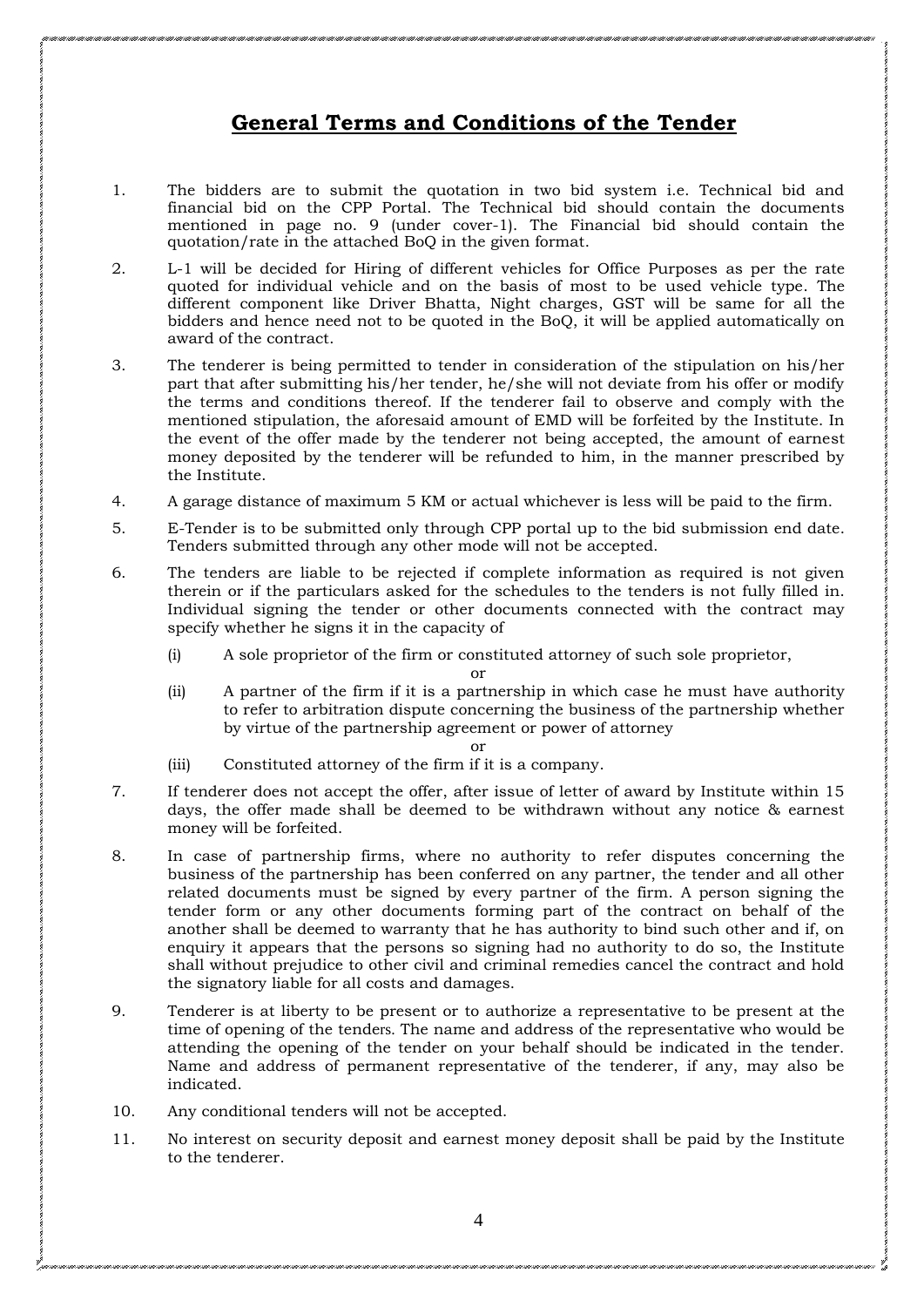- 12. GST or any other tax applicable or made applicable in respect of this contract shall be payable by contractor which will be reimbursed by the Institute. However, the contractor will submit a copy of GST Depository challan to the Institute alongwith monthly bill, mentioning the GST number of the institute on the bill/challan.
- 13. Decision of Competent Authority, ICAR IIWM shall be final for any aspect of the contract and will be binding on all parties. Disputes arising, if any, on the contract will be settled at his level by mutual consultation and in case of failure of settlement dispute shall be referred to the sole arbitrator to be appointed by Director, ICAR IIWM. The decision of the sole arbitrator so appointed shall be final and binding on the parties. Arbitration proceedings shall be governed by the Arbitration & Constitution Act, 1996.
- 14. The ICAR IIWM Authority shall reserve the right to inspect the Office of the agency participated in this bid, before work order is awarded to the successful bidder. If it is found on inspection that there is no existence of established office/garage, the bid will be rejected and EMD will be forfeited.
- 15. Only those firms who qualify in the technical bid will be considered for opening of financial bid.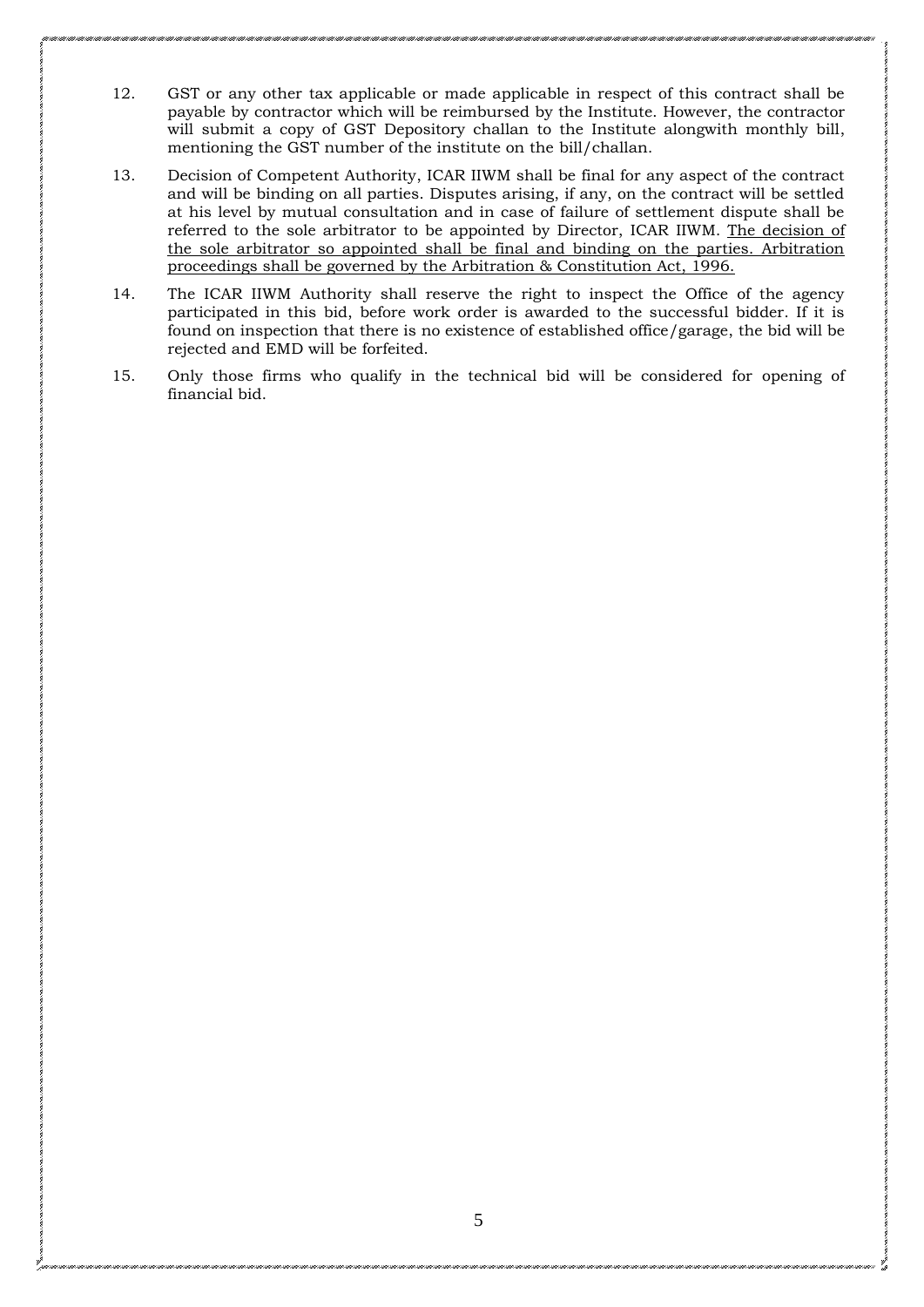### **Service Requirements:**

- 1. The vehicles should be in very good running condition and model of the vehicle should not be prior to 2013.
- 2. Toll tax, parking charges, entry fee (if any), etc. will be paid initially by the firm which will be reimbursed by the institute only on submission of original receipt along with the bill duly verified by the concerned official.
- 3. Service provider shall have to provide vehicle to ICAR-IIWM even with a short notice also (minimum 1 hr.) in good condition.
- 4. The rates should be quoted inclusive of wages of driver, fuel charges etc.
- 5. Good & Service Tax registration number and percentage of GST should be mentioned clearly in the bill. GST number of this office (21AAAGD0138B1ZI) (Two One AAA GD Zero One Three Eight B One Z I) should also be mentioned on the bill to be preferred to this office and while submitting challan, our GST number must be mentioned on the GST challan. No extra amount will be paid by this Institute. The firm/agency will be sole responsible for timely submission of GST charged in the bill amount to concerned authorities.
- 6. Up to a distance of 100 KM from the Institute/headquarter will be treated as local journey.
- 7. The starting and closing reading of vehicle will be counted from institute only unless specifically indicated otherwise.
- 8. The night duty charges will be applicable from 10:00 P.M. to 06:00 A.M. @  $\text{\textdegree{200}}$ /- per night duty in lump sum basis.
- 9. Vehicles should be made available by the firm on hire basis as and when required by the institute.
- 10. The vehicles being provided should have proper RTO approval for operation as Taxi/public hiring. During the call duty of any vehicle with the institute, if the vehicle is seized or detained by police, motor vehicle authority or any other authorities for not having complied with Motor Vehicles Law / Acts etc. or on account of any accident, that will be at firm's risk & cost. No compensation shall be payable to the firm/agency for any such damage during the execution of work. He shall make good all such damages at his own cost and no claim on this account will be entertained by the institute. Penalty etc. imposed by traffic police/ Dept. will not be paid by ICAR-IIWM.
- 11. The firm and the vehicles provided on hire must be registered with motor vehicle authority of Bhubaneswar/concerned state. The vehicle provided on hire to the Institute must be commercially registered in RTO office. The vehicle should possess all requisite documents(s) like Registration Certificate, Trade License, valid Insurance, Pollution Control Certificate, GST Registration Certificate of the firm.
- 12. The driver should observe all the etiquette and protocol while performing the duty. He must be in neat uniform with name badge to be provided by the firm.
- 13. Driver should have a valid driving license issued by any DTO/RTO office with all India validity. He must have at least three-year experience of driving such type of vehicle, familiar with path and ways of Bhubaneswar/Cuttack & nearby areas, villages or city. The driver should also be provided with a Mobile Phone with valid sim card by the contractor and all expenses towards the same shall be borne by the service provider.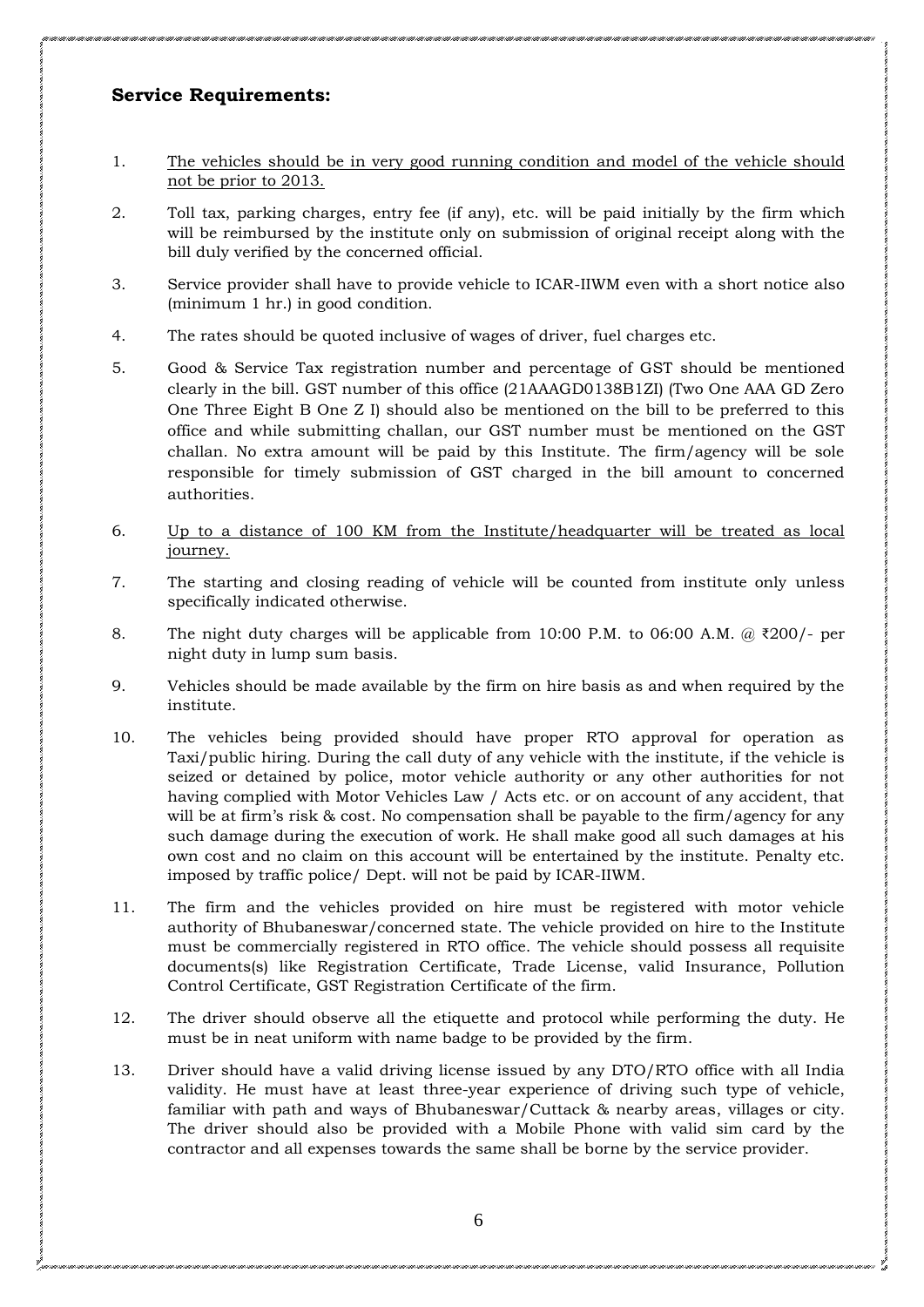- 14. The firm/agency shall bear all costs on account of fuel, oil, spares, comprehensive insurance, repair and maintenance etc. of the vehicle. The salary/wages and other costs of drivers (liveries, EPF, ESI, other liabilities as per labour/vehicle Act) shall also be borne by the firm/agency only. This whole responsibility will lies with the concerned firm/agency.
- 15. The persons/drivers so provided/detailed by the agency/firm for this work under this rate contract will not be considered/treated as employee of the Institute/Council and there will be no employer-employee relationship between the Institute and the person so engaged by the firm/agency for the service/contract work of this tender.
- 16. In case of any breakdown of vehicle on duty, the firm shall make arrangement for providing another vehicle immediately. In such a case, mileage from garage to the point of breakdown would not be paid.
- 17. Vehicle shall be made available on all days including Saturdays, Sundays, Holidays & late night also as and when required. The seats and vehicle must be properly cleaned/ toweled every day.
- 18. The itinerary may change en-route on emergency and bill in such case may be raised as per actual travel on certification from the travelling official.
- 19. The Institute shall not be responsible for any damage done to the vehicle during the period of hiring.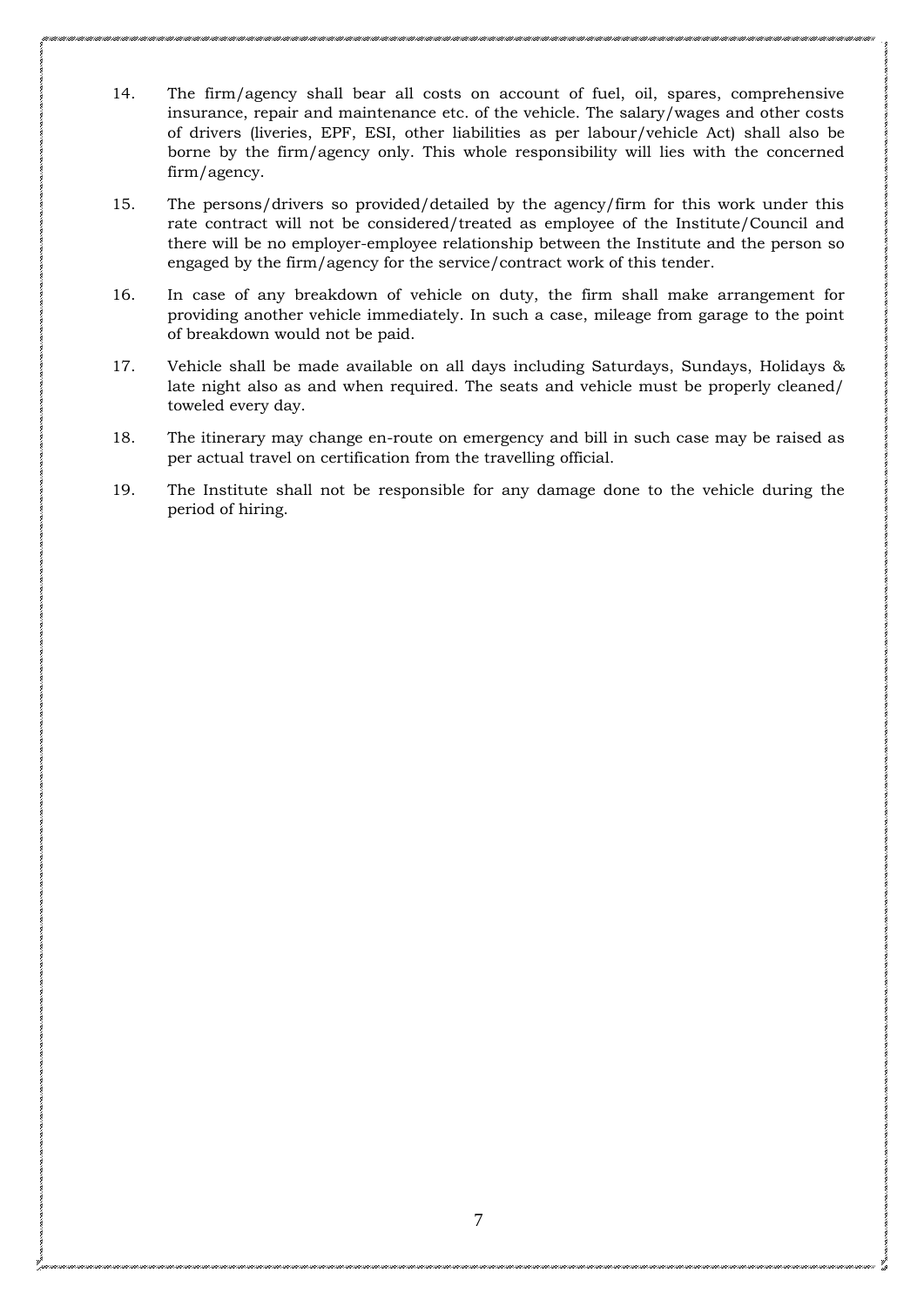### **Other Terms & Conditions**

- 1. The Director, ICAR-IIWM reserves the right to reject any or all quotations in whole or in part without assigning any reason therefore. The decision of Director, ICAR-IIWM shall be final and binding on the Contractor/ Agency in respect of clause covered under the contract.
- 2. The contract is subject to the condition that the tenderer will comply with all the laws and acts of Central Govt. / State Govt. relating to this contract made applicable from time to time.
- **3. MODE OF PAYMENT:** No advance payment shall be made to the firm. Payment will be made on monthly basis by mode of RTGS to the supplier/firm after satisfactory completion of work to the satisfaction of the Institute and receipt of pre- receipt bills in duplicate along with duty slip signed by the indenting officer. GST amount to be shown separately in the bill as well as on the GST challan to be filed with the department. As per the income tax laws, TDS will be deducted from the monthly bill.
- **4. TERMINATION: -** This contract can be terminated by giving One month's notice on either side and that any notice required to be served shall be sufficiently served on the parties if delivered to them personally or dispatched by the address herein given under registered post. The Institute will have no responsibility for any loss/damage caused to them. This also cannot be challenged through any court of law.
- **5. SECURITY DEPOSIT: -** An amount of ₹30,000/- (Thirty Thousand only) by means of Demand Draft in favour of "ICAR Unit IIWM" payable at Bhubaneswar shall be deposited as security money/performance guarantee within one week from the award of contract alongwith acceptance letter. The security shall be refunded to the contractor after satisfactory completion of the contract or adjusted against any damages or loss of property etc. caused by the personnel deputed by the agency. No interest will be paid on the security money deposited with the Institute. In the event of non-deposition of the same, the earnest money will be forfeited.
- 6. The tender is likely to be terminated in case the conditions in the agreement are not fulfilled.
- 7. **Risk Clause:** ICAR IIWM reserves the right to discontinue the service at any time, if the services are found unsatisfactory by giving a show-cause to be replied within a week and also has the right to award the contract to any other agency at the risk and cost of current agency and excess expenditure incurred on account of this can be recovered from Security Deposit or pending bills or by raising a separate claim.
- 8. An amount upto the value of  $\overline{\xi}1000$ /- will be levied as liquidated damage per day, whenever and wherever it is found that the work is not taken up or not completed as per the schedule and instructions given by the concerned In-charge/ Office. Penalty for noncompliance towards proper uniform, cleanliness, adequate fuel, alternative arrangement etc. may also be imposed as per situation as following:-

|      | Driver not in uniform                                                        | ₹100.00 Per Day                                                                                                                        |
|------|------------------------------------------------------------------------------|----------------------------------------------------------------------------------------------------------------------------------------|
| ii)  | Unwashed seat cover                                                          | ₹100.00 Per Day                                                                                                                        |
| iii) | Inadequate fuel                                                              | ₹200.00 Per Day                                                                                                                        |
| iv)  | Failure to provide alternate<br>vehicle in case vehicle goes<br>under repair | ₹200.00 Per Hour of delay upto 3 hours and for beyond 3<br>hours ₹500.00 per hours & nonpayment for the entire<br>period on day basis. |

9. The decision of the Competent Authority, ICAR IIWM shall be final and binding on the contractor/agency in respect of any clause covered under the contract.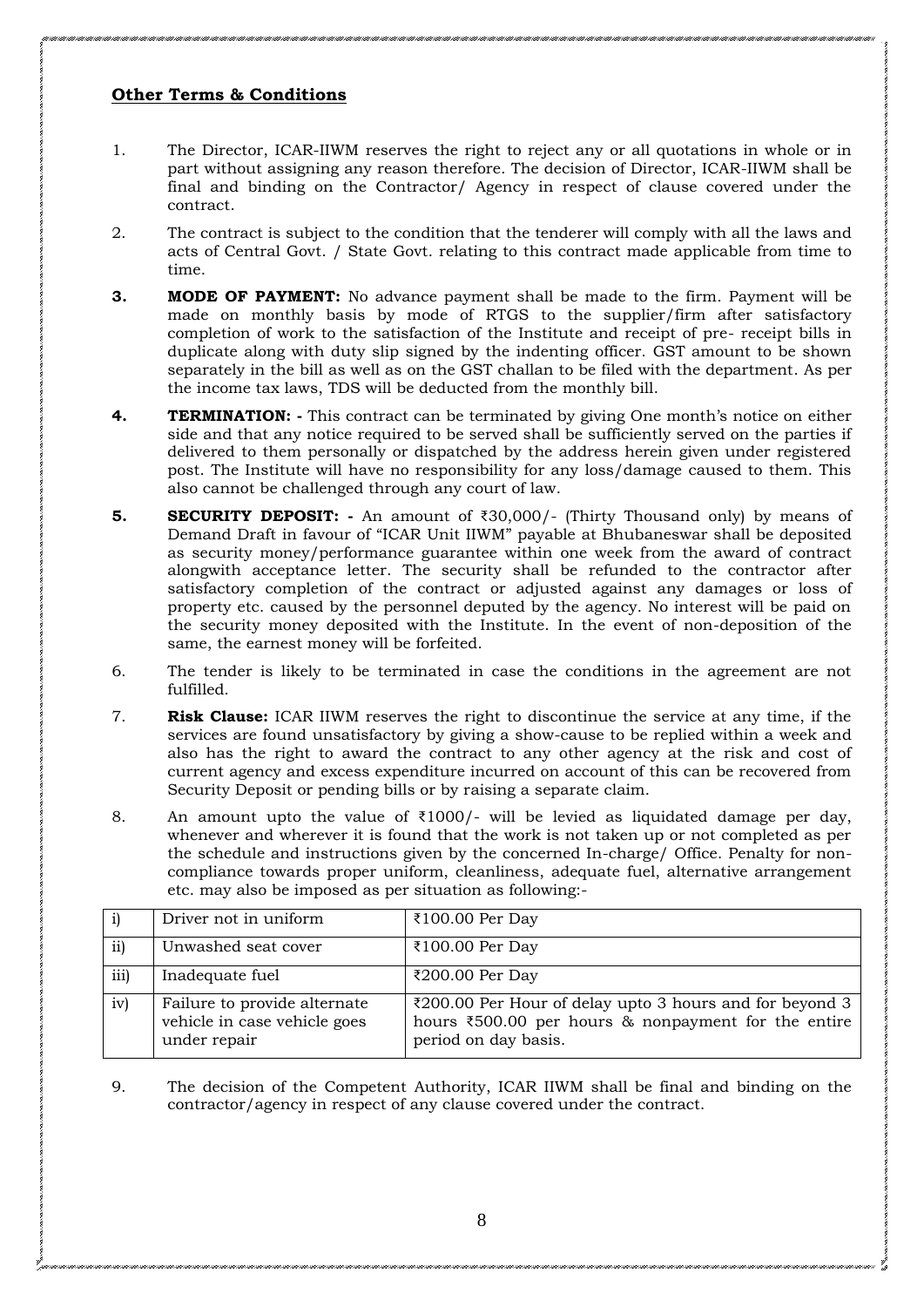# **Online Bid Submission Details**

The Online bids (complete in all respect) must be uploaded online at CPP Portal in two Covers as explained below:-

|                         | <b>COVER - 1</b>        |                                                                                                                                                                                                                                                                                                            |            |  |  |  |  |  |  |
|-------------------------|-------------------------|------------------------------------------------------------------------------------------------------------------------------------------------------------------------------------------------------------------------------------------------------------------------------------------------------------|------------|--|--|--|--|--|--|
| <b>S1.</b><br>No.       | Documents               | <b>Label Content</b>                                                                                                                                                                                                                                                                                       | File types |  |  |  |  |  |  |
| $\mathbf{1}$            | Technical<br><b>Bid</b> | Scanned Copy of the Registration certificate/ trade license of the firm under the<br>.PDF<br>service contract from Government                                                                                                                                                                              |            |  |  |  |  |  |  |
| $\overline{\mathbf{2}}$ |                         | Scanned copy of Last 3 years' experience of the firm in the field of providing such<br>services in Central Govt. establishments/Autonomous bodies of Govt. of India/<br>Corporations of Govt. of India/reputed public or private organizations. Provide the<br>details in tabular form as per Annexure -I. | .PDF       |  |  |  |  |  |  |
| $\mathbf{3}$            |                         | Scanned copy of Income Tax Return (ITR) for the last three assessment years <i>i.e.</i><br>for Assessment Year 2016-17, 2017-18 & 2018-19.                                                                                                                                                                 | .PDF       |  |  |  |  |  |  |
| $\overline{\bf 4}$      |                         | Scanned copy of certified balance sheet/certificate from chartered Accountant of<br>the firm for last three assessment years <i>i.e.</i> for Assessment Year 2016-17, 2017-<br>18 & 2018-19 showing annual turnover of ₹5.00 lakhs or more.                                                                | .PDF       |  |  |  |  |  |  |
| $5\phantom{1}$          |                         | Scanned Copy of Duly certified copies of the satisfactory services / work orders<br>(minimum one order) where the tenderer is providing such services in the last<br>three years                                                                                                                           | .PDF       |  |  |  |  |  |  |
| $6\phantom{1}6$         |                         | Scanned copy of PAN CARD.                                                                                                                                                                                                                                                                                  | .PDF       |  |  |  |  |  |  |
| $\overline{7}$          |                         | Scanned copy of GST registration certificate.                                                                                                                                                                                                                                                              | .PDF       |  |  |  |  |  |  |
| 8                       |                         | Scanned copy of Earnest Money Deposit (EMD) / its exemption, if any. If the firm<br>is seeking exemption, they have to upload the concerned certificate of exemption<br>issued from the competent authority.                                                                                               |            |  |  |  |  |  |  |
| 9                       |                         | Scanned Copy of Annexure - II and Tender Acceptance Letter Annexure-III (on<br>firm's letterhead.                                                                                                                                                                                                          | .PDF       |  |  |  |  |  |  |
| 10                      |                         | Scanned copy of the Affidavit to the effect that the firm has not been blacklisted<br>by any Govt. Office/Institute/ICAR for any reason. The Affidavit so provided<br>should not be more than 6 months old otherwise the tender will be rejected.                                                          | .PDF       |  |  |  |  |  |  |
|                         | $COVER - 2$             |                                                                                                                                                                                                                                                                                                            |            |  |  |  |  |  |  |
| 11                      | Financial<br><b>Bid</b> | Price bid (BOQ) attached in CPP portal in .XLS format must be filled in.                                                                                                                                                                                                                                   | .XLS       |  |  |  |  |  |  |

| A7                    |                                                                                                                                                                                                                                                                  | fx<br>$\times$ $\checkmark$                                                       |                                                        |                                                                     |                                                                |                                                                                                   |                                                                       |                                                                      |                                                                      |                                                                        |                                                                        |                                 |       |           |
|-----------------------|------------------------------------------------------------------------------------------------------------------------------------------------------------------------------------------------------------------------------------------------------------------|-----------------------------------------------------------------------------------|--------------------------------------------------------|---------------------------------------------------------------------|----------------------------------------------------------------|---------------------------------------------------------------------------------------------------|-----------------------------------------------------------------------|----------------------------------------------------------------------|----------------------------------------------------------------------|------------------------------------------------------------------------|------------------------------------------------------------------------|---------------------------------|-------|-----------|
|                       |                                                                                                                                                                                                                                                                  | B                                                                                 | M                                                      | $N$ and $N$                                                         |                                                                |                                                                                                   |                                                                       | $0$ $P$ $T$ $U$ $V$                                                  |                                                                      | W II                                                                   | <b>BB</b>                                                              |                                 | BC.   | <b>BD</b> |
| 1                     | Validate                                                                                                                                                                                                                                                         | Print<br>m<br>Help                                                                |                                                        |                                                                     |                                                                |                                                                                                   |                                                                       |                                                                      |                                                                      |                                                                        |                                                                        |                                 |       |           |
|                       | Tender Inviting Authority: The Director, ICAR - Indian Institute of Water Management, Opp.Rail Vihar, Chandrasekharpur, Bhubaneswar - 751023                                                                                                                     |                                                                                   |                                                        |                                                                     |                                                                |                                                                                                   |                                                                       |                                                                      |                                                                      |                                                                        |                                                                        |                                 |       |           |
| 5                     | Name of Work: Annual Rate Contract for Hiring of Vehicle at ICAR-Indian Institute of Water Management, Bhubaneswar.                                                                                                                                              |                                                                                   |                                                        |                                                                     |                                                                |                                                                                                   |                                                                       |                                                                      |                                                                      |                                                                        |                                                                        |                                 |       |           |
| 6                     | <b>Contract No:</b>                                                                                                                                                                                                                                              |                                                                                   |                                                        |                                                                     |                                                                |                                                                                                   |                                                                       |                                                                      |                                                                      |                                                                        |                                                                        |                                 |       |           |
|                       | Name of the<br><b>Bidder/</b><br><b>Bidding Firm</b>                                                                                                                                                                                                             |                                                                                   |                                                        |                                                                     |                                                                |                                                                                                   |                                                                       |                                                                      |                                                                      |                                                                        |                                                                        |                                 |       |           |
|                       | 8 / Company:                                                                                                                                                                                                                                                     |                                                                                   |                                                        |                                                                     |                                                                |                                                                                                   |                                                                       |                                                                      |                                                                      |                                                                        |                                                                        |                                 |       |           |
| 9                     | <b>PRICE SCHEDULE</b><br>(This BOQ template must not be modified/replaced by the bidder and the same should be uploaded after filling the relevent columns, else the bidder is liable to be rejected for this tender. Bidders are allowed to enter the<br>only ) |                                                                                   |                                                        |                                                                     |                                                                |                                                                                                   |                                                                       |                                                                      |                                                                      |                                                                        |                                                                        |                                 |       |           |
| 10 <sup>°</sup>       | <b>NUMBER#</b>                                                                                                                                                                                                                                                   | TEXT#                                                                             | <b>NUMBER#</b>                                         | <b>NUMBER</b>                                                       | <b>NUMBER</b>                                                  | <b>NUMBER</b>                                                                                     | <b>NUMBER</b>                                                         | <b>NUMBER</b>                                                        | <b>NUMBER</b>                                                        | <b>NUMBER</b>                                                          | <b>NUMBER#</b>                                                         |                                 | TEXT# |           |
|                       | SI.<br>No.                                                                                                                                                                                                                                                       | <b>Item Description</b>                                                           | <b>Basic RATE for 4</b><br>Hours / 40 km<br>in.<br>Rs. | <b>Basic RATE</b><br>for 8 Hours/80<br>km<br>in.<br><b>P</b><br>Rs. | Rate for extra<br><b>KM</b> beyond<br>40/80 KM<br>in.<br>Rs. P | <b>Rate for</b><br>extra<br><b>Hours</b><br>beyond 4/8<br><b>Hrs</b><br>in<br>$\mathbf{P}$<br>Rs. | Weightage<br>Score of<br>Column 13<br>after<br>multiplyin<br>g by 0.3 | Weightage<br>Score of<br>Column 14<br>after<br>multiplying<br>by 0.7 | Weightage<br>Score of<br>Column 15<br>after<br>multiplying<br>by 0.7 | Weightage<br>Score of<br>Column 16<br>after<br>nultiplying<br>by $0.3$ | <b>TOTAL AMOUNT</b><br><b>With Taxes</b><br>in.<br>Rs.<br>$\mathbf{P}$ | <b>TOTAL AMOUNT</b><br>In Words |       |           |
| 11<br>12 <sub>2</sub> | $\blacktriangleleft$                                                                                                                                                                                                                                             | $\overline{2}$                                                                    | 13                                                     | 14                                                                  | 15                                                             | 16                                                                                                | 20                                                                    | 21                                                                   | 22                                                                   | 23                                                                     | 54                                                                     |                                 | 55    |           |
| 13                    | -1                                                                                                                                                                                                                                                               | Hiring of AC Vehicles for official purposes at ICAR -<br><b>IIWM. Bhubaneswar</b> |                                                        |                                                                     |                                                                |                                                                                                   |                                                                       |                                                                      |                                                                      |                                                                        |                                                                        |                                 |       |           |
| 14                    | 1.01                                                                                                                                                                                                                                                             | Swift Dezire/ Indigo/ similar vehicle (4 seater)                                  |                                                        |                                                                     |                                                                |                                                                                                   | 0.00                                                                  | 0.00                                                                 | 0.00                                                                 | 0.00                                                                   |                                                                        | 0.00 INR Zero Only              |       |           |
| 15                    | 1.02                                                                                                                                                                                                                                                             | Scorpio/ Xylo/ Tavera/ Bolero/Tata Sumo                                           |                                                        |                                                                     |                                                                |                                                                                                   | 0.00                                                                  | 0.00                                                                 | 0.00                                                                 | 0.00                                                                   |                                                                        | 0.00 INR Zero Only              |       |           |
| 16                    | 1.03                                                                                                                                                                                                                                                             | Innova/Honda City                                                                 |                                                        |                                                                     |                                                                |                                                                                                   | 0.00                                                                  | 0.00                                                                 | 0.00                                                                 | 0.00                                                                   |                                                                        | 0.00 INR Zero Only              |       |           |
| 17                    | 1.04                                                                                                                                                                                                                                                             | 13 Seater Traveller                                                               |                                                        |                                                                     |                                                                |                                                                                                   | 0.00                                                                  | 0.00                                                                 | 0.00                                                                 | 0.00                                                                   |                                                                        | 0.00 INR Zero Only              |       |           |
| 18                    | 1.05                                                                                                                                                                                                                                                             | 25 Seater Traveller                                                               |                                                        |                                                                     |                                                                |                                                                                                   | 0.00                                                                  | 0.00                                                                 | 0.00                                                                 | 0.00                                                                   |                                                                        | 0.00 INR Zero Only              |       |           |
| 19                    | 1.06                                                                                                                                                                                                                                                             | <b>45 Seater Bus</b>                                                              |                                                        |                                                                     |                                                                |                                                                                                   | 0.00                                                                  | 0.00                                                                 | 0.00                                                                 | 0.00                                                                   |                                                                        | 0.00 INR Zero Only              |       |           |
| 20                    | <b>Total in Figures</b>                                                                                                                                                                                                                                          |                                                                                   |                                                        |                                                                     |                                                                |                                                                                                   |                                                                       |                                                                      |                                                                      |                                                                        |                                                                        | 0.00 INR Zero Only              |       |           |
|                       | <b>Quoted Rate in Words</b>                                                                                                                                                                                                                                      |                                                                                   |                                                        |                                                                     |                                                                |                                                                                                   |                                                                       |                                                                      |                                                                      |                                                                        |                                                                        |                                 |       |           |
| 22                    |                                                                                                                                                                                                                                                                  |                                                                                   |                                                        |                                                                     |                                                                |                                                                                                   |                                                                       |                                                                      |                                                                      |                                                                        |                                                                        |                                 |       |           |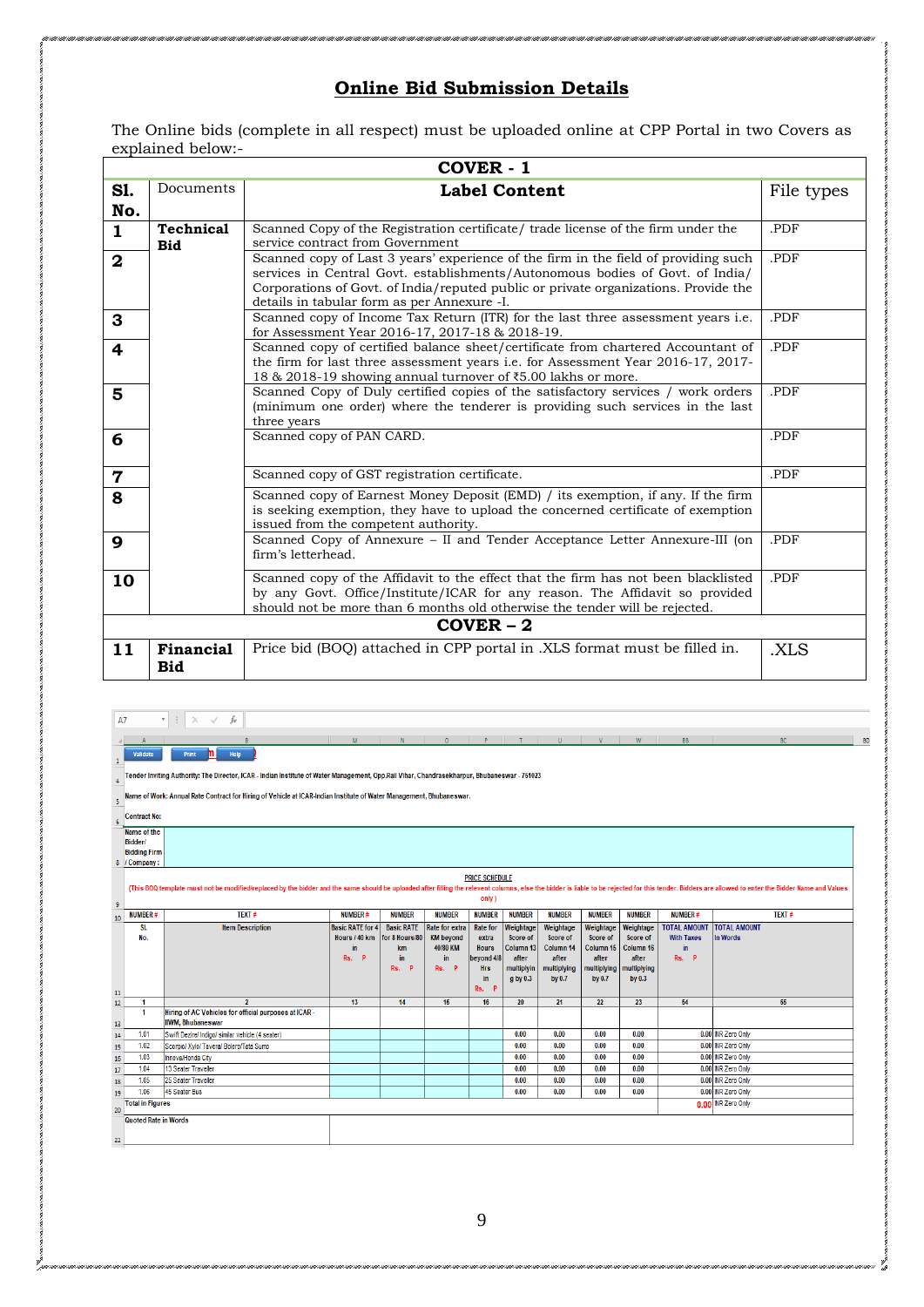### **ANNEXURE - I**

### **Details of the Minimum one experience/work done in this field during the last three years**

| Sl.<br>No. | Name of the Dept. /<br>Organization & Name of<br>contact Person with Ph. No. | Period |    | Contract Value /<br>No. of Vehicle<br>provided. | Remarks |
|------------|------------------------------------------------------------------------------|--------|----|-------------------------------------------------|---------|
|            |                                                                              | From   | To |                                                 |         |
|            |                                                                              |        |    |                                                 |         |
|            |                                                                              |        |    |                                                 |         |
|            |                                                                              |        |    |                                                 |         |
|            |                                                                              |        |    |                                                 |         |
|            |                                                                              |        |    |                                                 |         |
|            |                                                                              |        |    |                                                 |         |
|            |                                                                              |        |    |                                                 |         |
|            |                                                                              |        |    |                                                 |         |
|            |                                                                              |        |    |                                                 |         |
|            |                                                                              |        |    |                                                 |         |
|            |                                                                              |        |    |                                                 |         |
|            |                                                                              |        |    |                                                 |         |
|            |                                                                              |        |    |                                                 |         |

The purposes of seeking work experience in the last three years is to ascertain the credibility of the contractor. If it is noticed that in any of organization as mentioned in the list, the work done was not satisfactory or the contractor has not complied the statutory liabilities or any unsatisfactory report, such tenders will be rejected on technical evaluation itself and will not be considered for financial evaluation. If any bidder has not mentioned such work experience or misguide the authority and any shortfall on this part is noticed, such tenders will also be rejected on technical evaluation level.

Place:

Date:

**(Authorized Signatory)** 

(Signature with seal)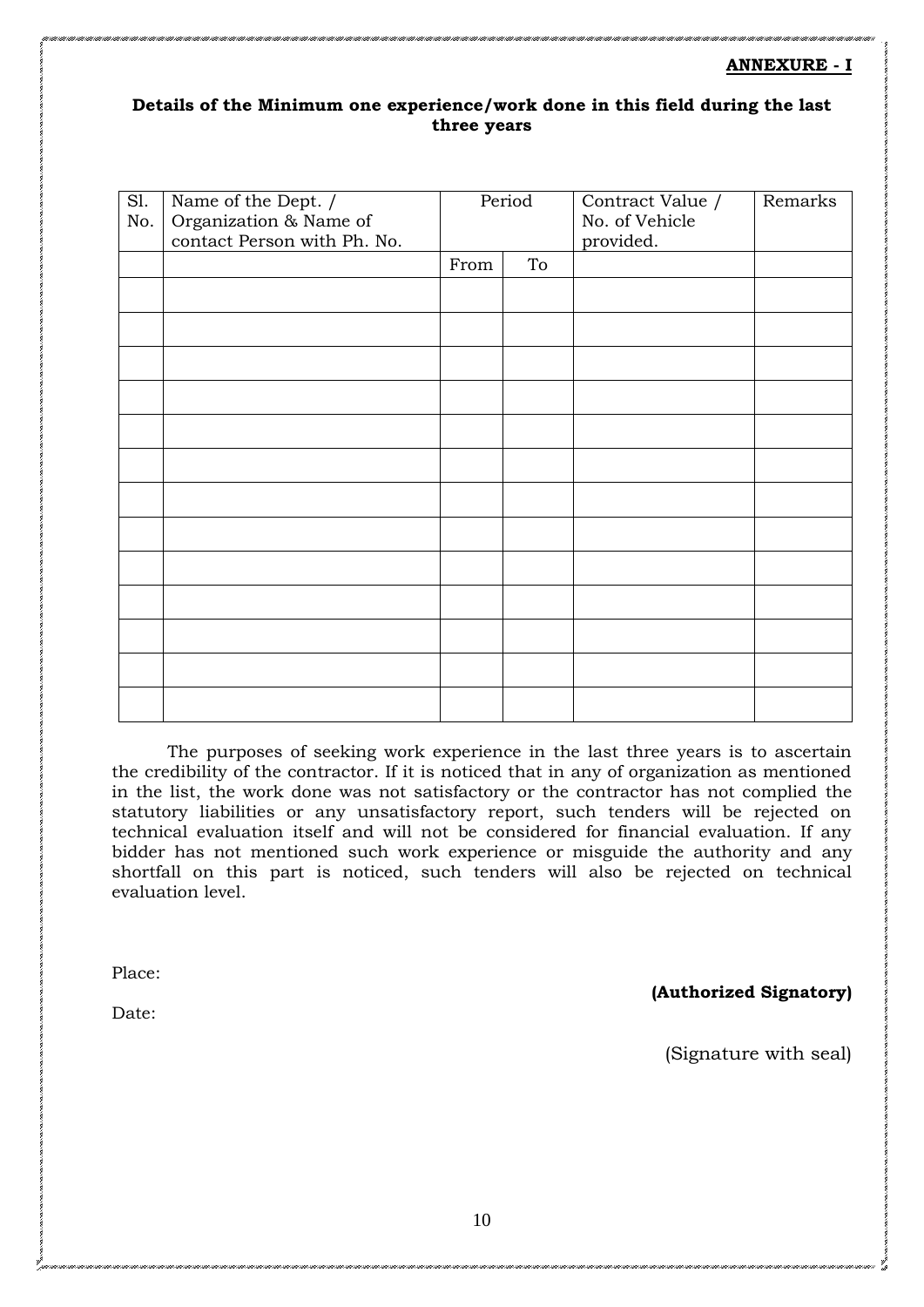### **ANNEXURE- II**

## *(To be given on Firms Letter Head)*

Name of the Firm  $\qquad \qquad :$ 

Registered /Postal Address :

| $\mathbf{1}$   |                      | Permanent Account Number (PAN) No    |
|----------------|----------------------|--------------------------------------|
| $\overline{2}$ |                      | Service Tax/GST Registration No. if  |
|                | applicable.          |                                      |
| 3              | <b>BANK DETAILS:</b> |                                      |
|                | a                    | <b>Bank Name</b>                     |
|                | $\mathbf b$          | <b>Branch Address</b>                |
|                | $\mathbf{C}$         | Account No                           |
|                | d                    | Type of Account<br>(Current/Savings) |
|                | e                    | MICR No                              |
|                | $\mathbf f$          | RTGS/NEFT Code                       |

Date: Name of the Authorized Signatory

Place:

Stamp & Signature

5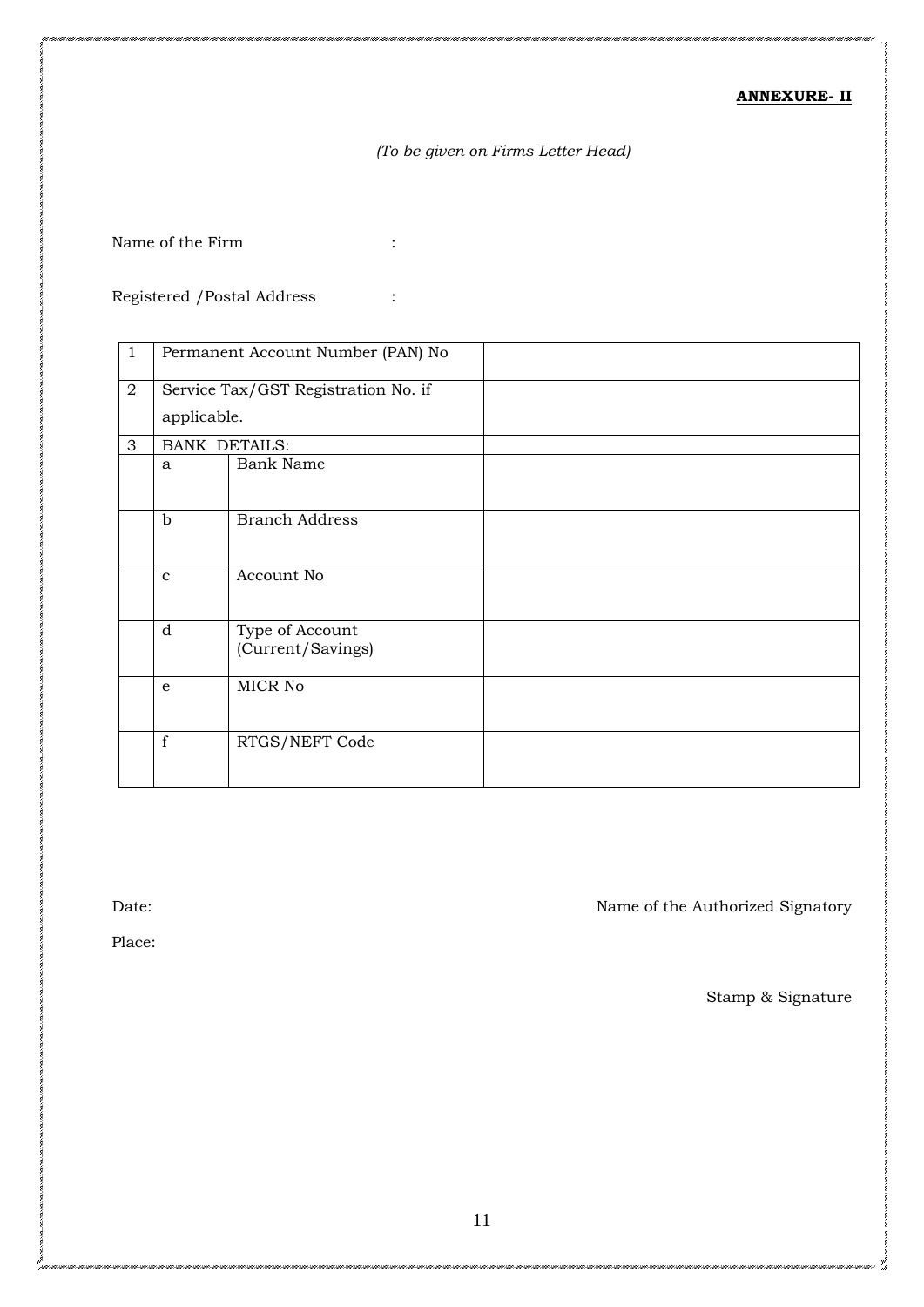**ANNEXURE - III**

### **TENDER ACCEPTANCE LETTER**

*(To be given on Firms Letter Head)*

Date:

To,

The Director, ICAR-Indian Institute of Water Management, Chandrasekharpur, Bhubaneswar-751023.

### **Sub: Acceptance of terms and conditions of tender.**

### **Tender Reference No.: ICAR-IIWM/01/2019**

**Name of tender/work: Annual Rate Contract for Hiring of Vehicle at ICAR-Indian Institute of Water Management, SE Rly. Project Complex, Chandrasekharpur, Bhubaneswar-751023, Odisha.**

Dear Sir,

- 1. I/we have downloaded / obtained the tender documents(s) for the above mentioned 'Tender/work/services' from the web site(s) namely: **Annual Rate Contract for Hiring of Vehicle** at **ICAR-Indian Institute of Water Management, SE Rly. Project Complex, Chandrasekharpur, Bhubaneswar-751023, Odisha** as per your advertisement, given in the above mentioned tender.
- 2. I/we hereby certify that I/we have read the entire terms and conditions of the tender documents from Page No. **1** to **15** (including all documents like annexure(s), schedules(s), etc.,) which form part of the contract agreement and I/we shall abide hereby by the terms / conditions / clauses contained therein.
- 3. The corrigendum(s) issued from time to time by your department / organizations too have also been taken into consideration, while submitting this acceptance letter.
- 4. I/we hereby unconditionally accept all the tender conditions of above mentioned tender document(s)/corrigendum(s) in its totality / entirety.
- 5. I/we do hereby declare that our Firm has not been blacklisted / debarred by any Govt. Department/Public Sector Undertaking.
- 6. I/we certify that all information furnished by our Firm is true and correct and in the event the information is found to be incorrect/untrue or found violated, then your department/organisation shall without giving any notice or reason therefore or summarily reject the bid or terminate the contract, without prejudice to any other rights or remedy including the forfeiture of the full said earnest money deposit absolutely.

Yours faithfully,

(Signature of the Bidder, with Official Seal)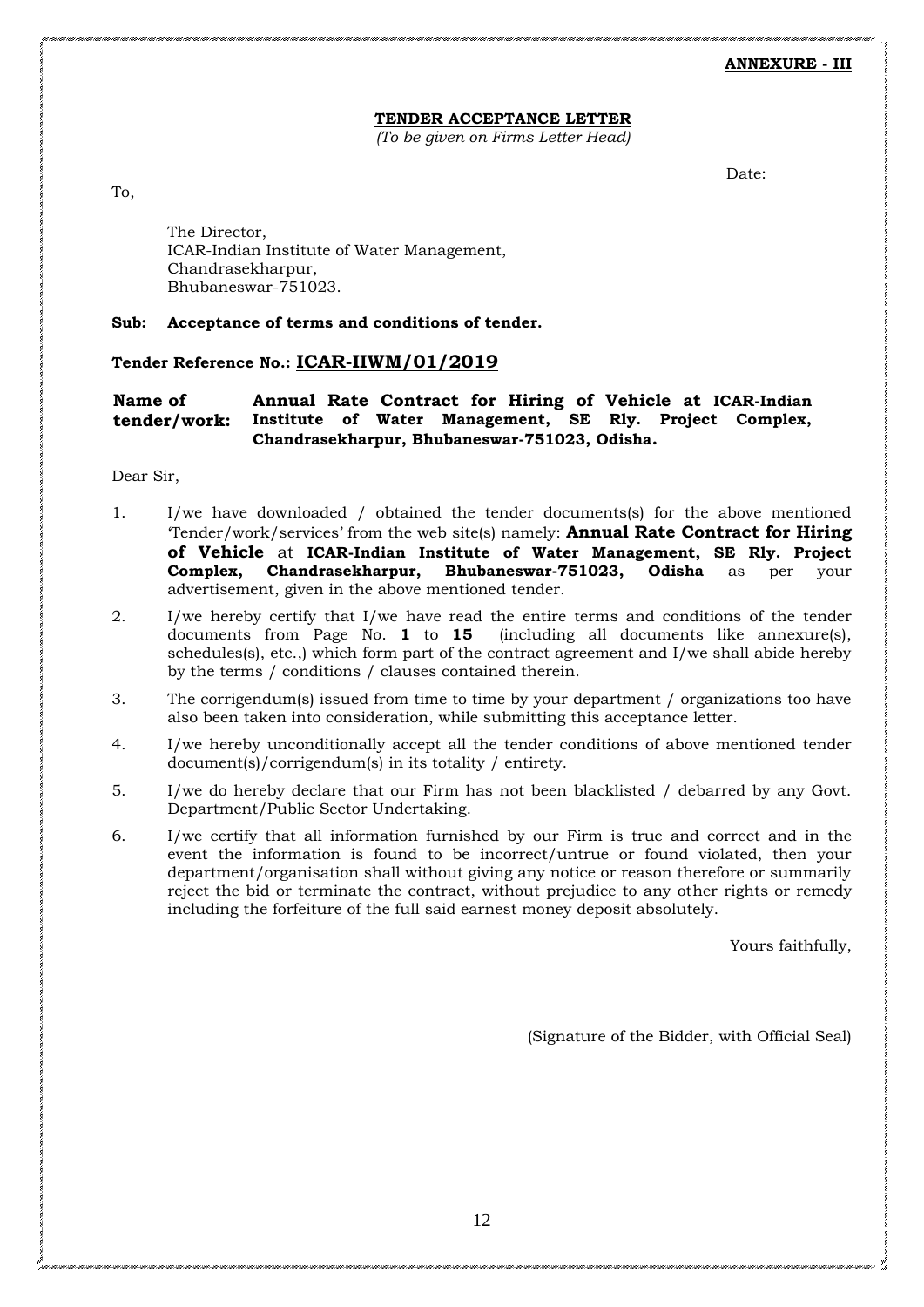### **Annexure-IV**

### **INSTRUCTIONS FOR ONLINE BID SUBMISSION:**

The bidders are requested to submit soft copies of their bids electronically on the CPP Portal, using valid Digital Signature Certificates. The instructions given below are meant to assist the bidders in registering on the CPP Portal, prepare their bids in accordance with the requirements and submitting their bids online on the CPP Portal.

More information useful for submitting online bids on the CPP Portal may be obtained a[thttps://eprocure.gov.in/eprocure/app.](https://eprocure.gov.in/eprocure/app)

### **REGISTRATION:**

- Bidders are required to enroll on the e-Procurement module of the Central Public Procurement Portal (URL:<https://eprocure.gov.in/eprocure/app> ) by clicking on the **link "Online Bidder Enrolment"** on the CPP Portal which is free of charge.
- As part of the enrolment process, the bidders will be required to choose a unique username and assign a password for their accounts.
- Bidders are advised to register their valid email address and mobile numbers as part of the registration process. These would be used for any communication from the CPP Portal.
- Upon enrolment, the bidders will be required to register their valid Digital Signature Certificate (Class II or Class III Certificates with signing key usage) issued by any Certifying Authority Recognized by CCA India (e.g. Sify / nCode / eMudhra etc. ), with their profile.
- Only one valid DSC should be registered by a bidder. Please note that the bidders are responsible to ensure that they do not lend their DSC's to others, which may lead to misuse.
- Bidder then logs in to the site through the secured login by entering their user ID / password and the password of the DSC /e-Token.

### **SEARCHING FOR TENDER DOCUMENTS**:

- There are various search options built in the CPP Portal, to facilitate bidders to search active tenders by several parameters. These parameters could include Tender ID, Organization Name, Location, Date, Value, etc. There is also an option of advanced search for tenders, wherein the bidders may combine a number of search parameters such as Organization Name, Form of Contract, Location, Date, other keywords etc. To search for a tender published on the CPP Portal.
- Once the bidders have selected the tenders they are interested in, they may download the required documents / tender schedules. These tenders can be moved to the respective 'My Tenders" folder. This would enable the CPP Portal to intimate the bidders through SMS / email in case there is any corrigendum issued to the tender document.
- The bidder should make a note of the unique Tender ID assigned to each tender, in case they want to obtain any clarification / help from the Helpdesk.

### **PREPARATION OF BIDS:**

- Bidder should take into account any corrigendum published on the tender document before submitting their bids.
- Please go through the tender advertisement and the tender document carefully to understand the documents required to be submitted as part of the bid. Please note the number of covers in which the bid documents have to be submitted, the number of documents – including the names and content of each of the document that need to be submitted. Any deviation from these may lead to rejection of the bid.
- Bidder, in advance, should get ready the bid documents to be submitted as indicated in the tender document / schedule and generally, they can be in PDF / XLS / RAR / DWF / JPG formats. Bid documents may be scanned with 100 dpi with black and white option, which helps in reducing size of the scanned document.
- To avoid the time and effort required in uploading the same set of standard documents which are required to be submitted as a part of every bid, a provision of uploading such standard documents (e.g. PAN Card Copy, Annual Reports, Auditor Certificates etc.) has been provided to the bidders. Bidders can use "My Space" or "Other Important Documents" area available to them to upload such documents. These documents may be directly submitted from the "My Space" area while submitting a bid, and need not be uploaded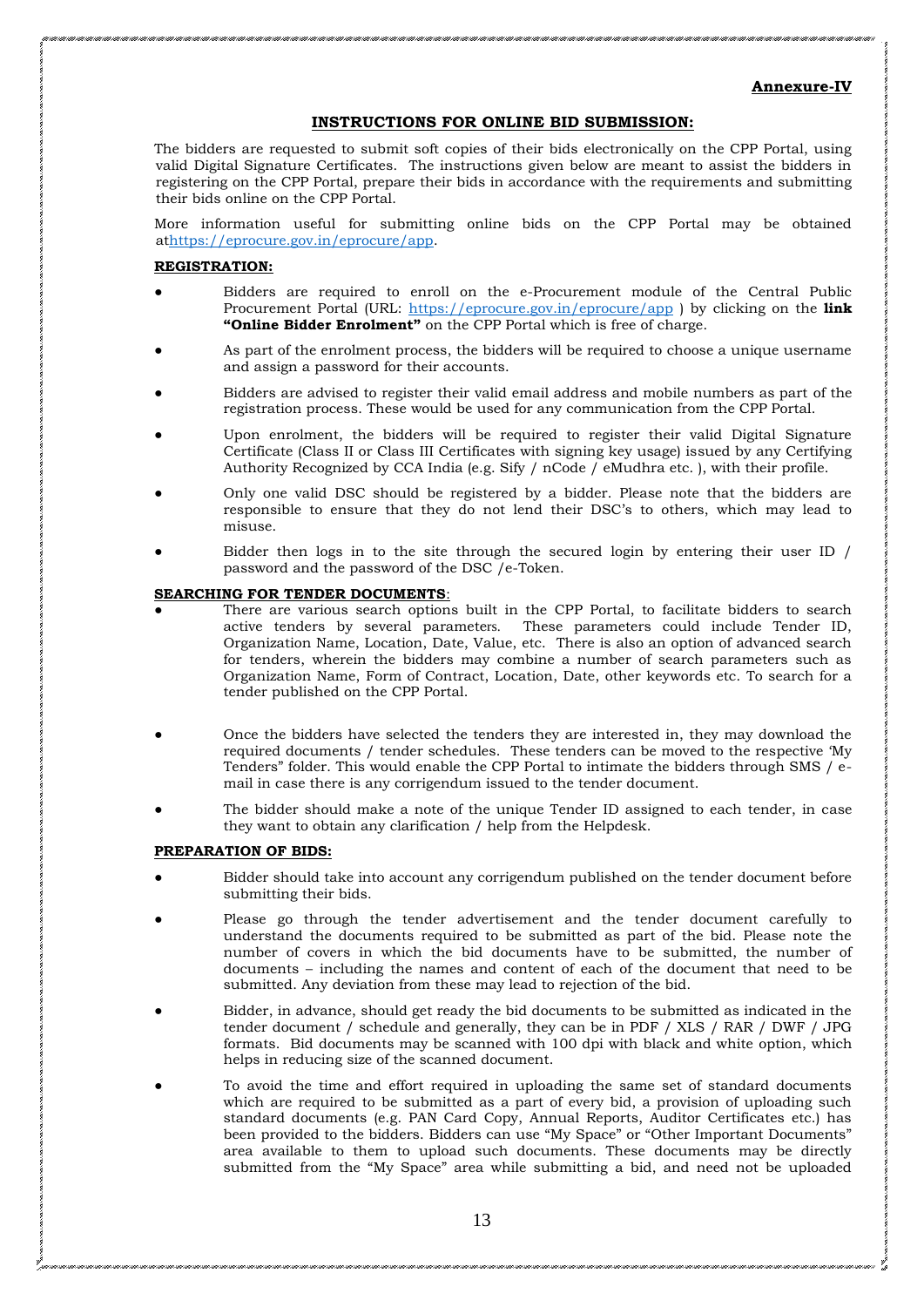again and again. This will lead to a reduction in the time required for bid submission process.

#### **SUBMISSION OF BIDS:**

- Bidder should log into the site well in advance for bid submission so that they can upload the bid in time i.e. on or before the bid submission time. Bidder will be responsible for any delay due to other issues.
- The bidder has to digitally sign and upload the required bid documents one by one as indicated in the tender document.
- Bidder has to select the payment option as "Offline" to pay the tender fee  $/$  EMD as applicable and enter details of the instrument.
- Bidder should prepare the EMD as per the instructions specified in the tender document. The Original should be posted / couriered / given in person to the concerned official, latest by the last date of bid submission or as specified in the tender documents. The details of the DD / any other accepted instrument, physically sent, should tally with the details available in the scanned copy and the data entered during bid submission time. Otherwise, the uploaded bid will be rejected.
- Bidders are requested to note that they should necessary submit their financial bids in the format provided and no other format is acceptable. If the price bid has been given as a standard BOQ format with the tender document, then the same is to be downloaded and to be filled by all the bidders. Bidders are required to download the BOQ file, open it and complete the light-blue coloured (unprotected) cells with their respective financial quotes and other details (such as name of the bidder). No other cells should be changes. Once the details have been completed, the bidder should save it and submit it online, without changing the filename. If the BOQ file is found to be modified by the bidder, the bid will be rejected.
- The server time (which is displayed on the bidder's dashboard) will be considered as the standard time for referencing the deadlines for submission of the bids by the bidders, opening of bids etc. The bidders should follow this time during bid submission.
- All the documents being submitted by the bidders would be encrypted using PKI encryption techniques to ensure the secrecy of the data. The data entered cannot be viewed by unauthorized persons until the time of bid opening. The confidentiality of the bids is maintained using the secured Socket Layer 128 bit encryption technology. Data storage encryption of sensitive fields is done. Any bid document that is uploaded to the server is subjected to symmetric encryption using a system generated symmetric key. Further, this key is subjected to asymmetric encryption using buyers / bid openers public keys. Overall, the uploaded tender documents become readable only after the tender opening by the authorised bid openers
- The uploaded tender documents become readable only after the tender opening by the authorized bid openers
- Upon the successful and timely submission of bids (i.e. after Clicking "Freeze Bid Submission" in the portal), the portal will give a successful bid submission message &a bid summary will be displayed with the bid no. and the date & time of submission of the bid with all other relevant details.
- The bid summary has to be printed and kept as an acknowledgement of the submission of the bid. This acknowledgement may be used as an entry pass for any bid opening meetings.

#### **ASSISTANCE TO BIDDERS:**

- Any queries relating to the tender document and the terms and conditions contained therein should be addressed to the Tender Inviting Authority for a tender or the relevant contact person indicated in the tender.
- Any queries relating to the process of online bid submission or queries relating to CPP Portal in general may be directed to the 24x7 CPP Portal Helpdesk.

\*\*\*\*\*